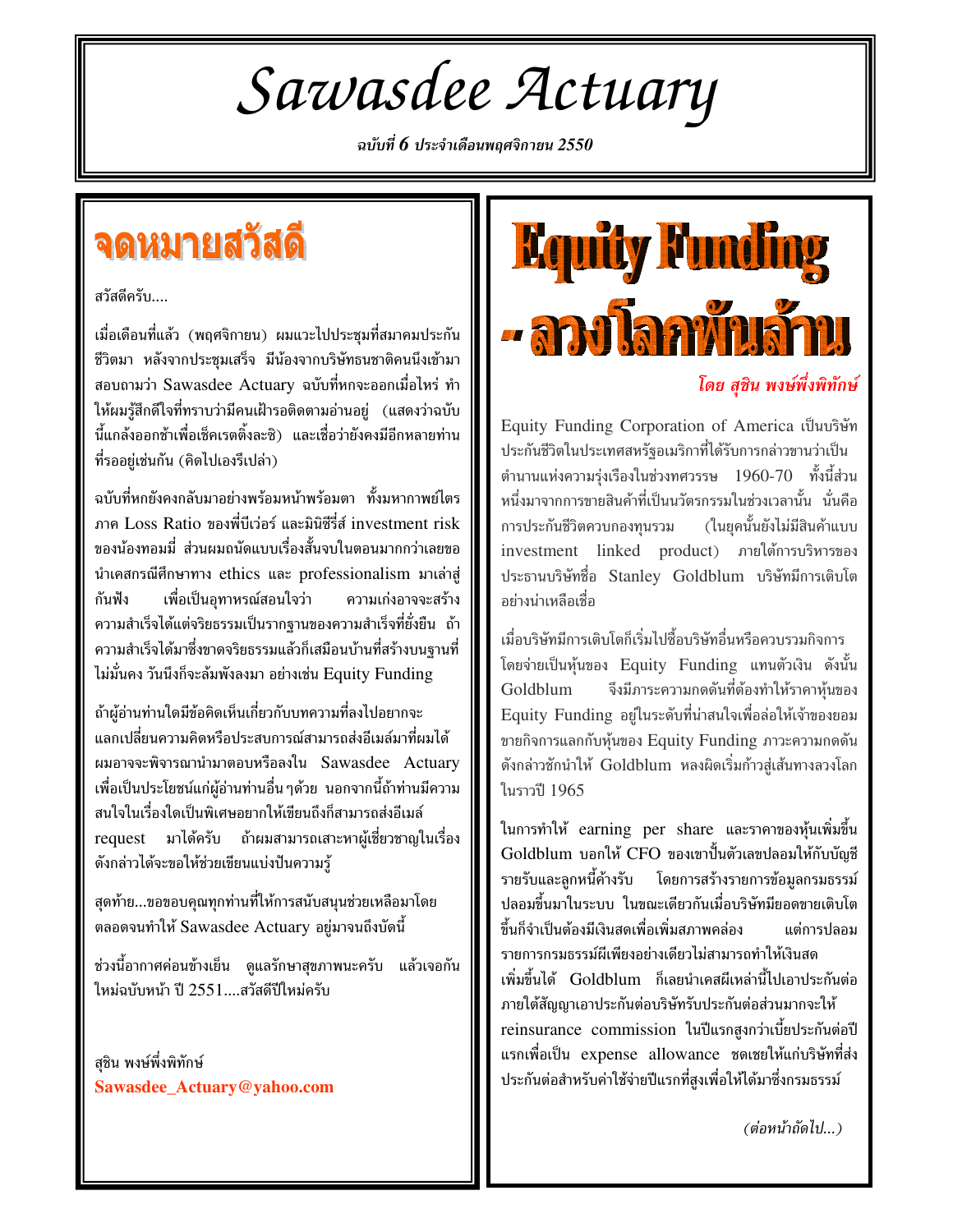### (ต่อจากหน้าที่แล้ว...)

ในส่วนของบริษัทรับประกันต่อจะรอไปได้กำไรจากเบี้ยประกันต่อในปีต่ออายุ ดังนั้นการเอาเคสปลอมไปส่งประกันต่อ ทำให้ Equity Funding ได้เงินสดจากเคสเหล่านั้นในปีกรมธรรม์แรก

แต่กรณีก็ไม่ง่ายแค่นี้ ถึงแม้เคสผีจะสร้างกระแสเงินสดได้ในปีแรก บริษัทเอาประกันต่อจะต้องจ่ายเงินสดกลับคืนไปให้กับบริษัทรับประกัน ต่อในปีต่ออายุ แต่ Goldblum ก็แก้ไขปัญหานี้โดยการสร้างเคสปลอมรายใหม่ให้เยอะขึ้นจนพอให้เงินที่บริษัทรับประกันต่อต้องจ่าย ึกลับมามากพอที่จะหักล้างกับเบี้ยประกันต่อปีต่ออาย อย่างไรก็ตามถ้าใช้วิธีนี้เรื่อย ๆจะส่งผลให้จำนวนกรมธรรม์ใหม่สงเว่อร์จนผิดสังเกต (เช่นจำนวนผู้ถือกรมธรรม์อาจจะมากกว่าประชากรโลกได้ในเวลาไม่กี่ปี) ดังนั้น Goldblum จึงสั่งให้ settle เคสผีบางส่วนเป็น death claim เพื่อเอา claim recovery ที่เรียกเก็บจากบริษัทรับประกันต่อไปหักกลบกับเงินที่ต้องจ่ายปีต่ออายุ

การปลอมแปลงเคสผีไม่ได้ทำกันเพียงจำนวนเล็กน้อย หลังจาก Equity Funding ล่มสลาย การตรวจสอบพบว่ามีการสร้างรายการ ึกรมธรรม์ปลอมรวมแล้วกว่า 64,000 รายการ มูลค่าทุนประกันสูงถึง 2 พันล้านเหรียญ หลายท่านอ่านมาถึงตรงนี้อาจจะสงสัยว่ากลโกง ้มูลค่ามหาศาลขนาดนี้สามารถหลุดพ้นจากการ Audit ได้อย่างไร ก่อนอื่นต้องเข้าใจก่อนว่าเหตุการณ์นี้เกิดขึ้นในช่วงที่เริ่มมีการนำ คอมพิวเตอร์มาใช้ ดังนั้นมาตรฐานการตรวจสอบข้อมูลที่จัดเก็บในระบบคอมพิวเตอร์ยังไม่เทียบเท่าปัจจุบัน ทำให้ Equity Funding ้สามารถหาช่องโหว่เอาตัวรอดได้ ตัวอย่างเล่ห์เหลี่ยมที่หลบเลี่ยงการตรวจสอบได้แก่

- $\boxtimes$  มีผู้บริหารคนหนึ่งของ Equity Funding แอบเปิดกระเป๋าเอกสารของผู้ตรวจสอบบัญชีเพื่อลอบดูแผนการตรวจสอบ สำหรับเตรียมการรับมือล่วงหน้า
- $|\mathbf{\Sigma}\rangle$  เมื่อผู้ตรวจสอบบัญชีสุ่มตรวจโดยขอเรียกดูเอกสารของกรมธรรม์ที่ทำปลอมขึ้นมา พนักงานบริษัทจะอ้างว่าแฟ้มเอกสารของ กรมธรรม์หมายเลขนั้นไม่อยู่ในห้องไฟล์ในวันนั้นและจะตามมาให้ในวันรุ่งขึ้น จากนั้นทีมงานปั๊มกรมธรรม์ผีจะเร่งทำ เอกสารปลอมขึ้นมาให้เสร็จภายในเวลาข้ามคืน
- $|\mathbf{\Sigma}\rangle$  มีครั้งหนึ่งที่ผู้ตรวจสอบบัญชีทำการสุ่มตรวจโดยส่งจดหมายสำรวจไปให้ลูกค้าเพื่อตอบรับกลับมา บริษัทก็แกล้งทำเป็น อาสาช่วยเหลือในการจัดส่ง แต่กลับส่งไปที่อยู่ปลอมที่เป็นสำนักงานตัวแทนหรือสาขาบริษัทแล้วให้ตัวแทนหรือพนักงาน ปลอมเป็นลูกค้าเพื่อตอบกลับจดหมาย

้มหกรรมลวงโลกนี้ดำเนินมาเป็นเวลายาวนานจนความมาแตกเอาในปี 1973 เมื่ออดีตพนักงานของ Equity Funding คนหนึ่งนำ เรื่องราวกลโกงต่าง ๆไปเล่าให้นักวิเคราะห์หุ้นคนหนึ่งฟังจนทำให้นักวิเคราะห์หุ้นผู้นั้นใช้ประโยชน์จากข้อมูลแนะนำให้ลูกค้าขายหุ้น Equity Funding ทิ้งจนผิดปกติ เมื่อคณะกรรมการกำกับดูแลหลักทรัพย์เข้ามาตรวจสอบจนสุดท้ายก็สาวไปถึงเล่ห์ฉ้อฉลของบริษัท ท้ายที่สุด Stanley Goldblum รวมทั้งพนักงานและผู้บริหารของ Equity Funding อีก 21 คนถูกตัดสินว่ามีความผิด

ตำนานความรุ่งเรืองของ Equity Funding กลับกลายเป็นตำนานแห่งความหลอกลวงภายในพริบตา บทสรุปของ Equity Funding ไม่ใช่จบลงที่การชดใช้กรรมของผู้บริหารและพนักงานของบริษัทเพียงอย่างเดียว แต่กระแสสังคมยังกล่าวโทษไปถึงความหละหลวมของผู้ที่ เกี่ยวข้องไม่ว่าจะเป็น คณะกรรมการกำกับดูแลหลักทรัพย์ นักบัญชี ผู้ตรวจสอบบัญชี จนทำให้เกิดการยกระดับมาตรฐานการกำกับดูแลมาก ขึ้นหลังจากนั้น

ในปี 1976 (สามปีหลังจากการเปิดโปง) เหตุการณ์อื้อฉาวนี้ถูกนำไปสร้างเป็นภาพยนตร์ใช้ชื่อว่า **Billion Dollar Bubble** ซึ่ง ภาพยนตร์เรื่องนี้ถูกนำไปใช้เป็นกรณีศึกษาด้านจริยธรรมในวิชาสัมมนา Fellowship Admission Course ของ SOA ดังนั้นคนที่เป็น FSA จะเคยได้ดภาพยนตร์เรื่องนี้

ทิ้งท้ายตำนาน Equity Funding ด้วยคำให้สัมภาษณ์ของ Stanley Goldblum ต่อสื่อมวลชนเกี่ยวกับความรุ่งเรืองของบริษัทก่อนที่ เรื่องราวกลโกงจะถูกเปิดโปงจนทำให้คำสัมภาษณ์อย่างผู้พิชิตกลับกลายเป็นโจ๊กอมตะในเวลาต่อมา "Quite obviously, this kind of production can only be generated by a professional, thoroughly dedicated group of people."

อ้างอิงจาก Equity Funding: Could It Happen Again? โดย David R. Hancox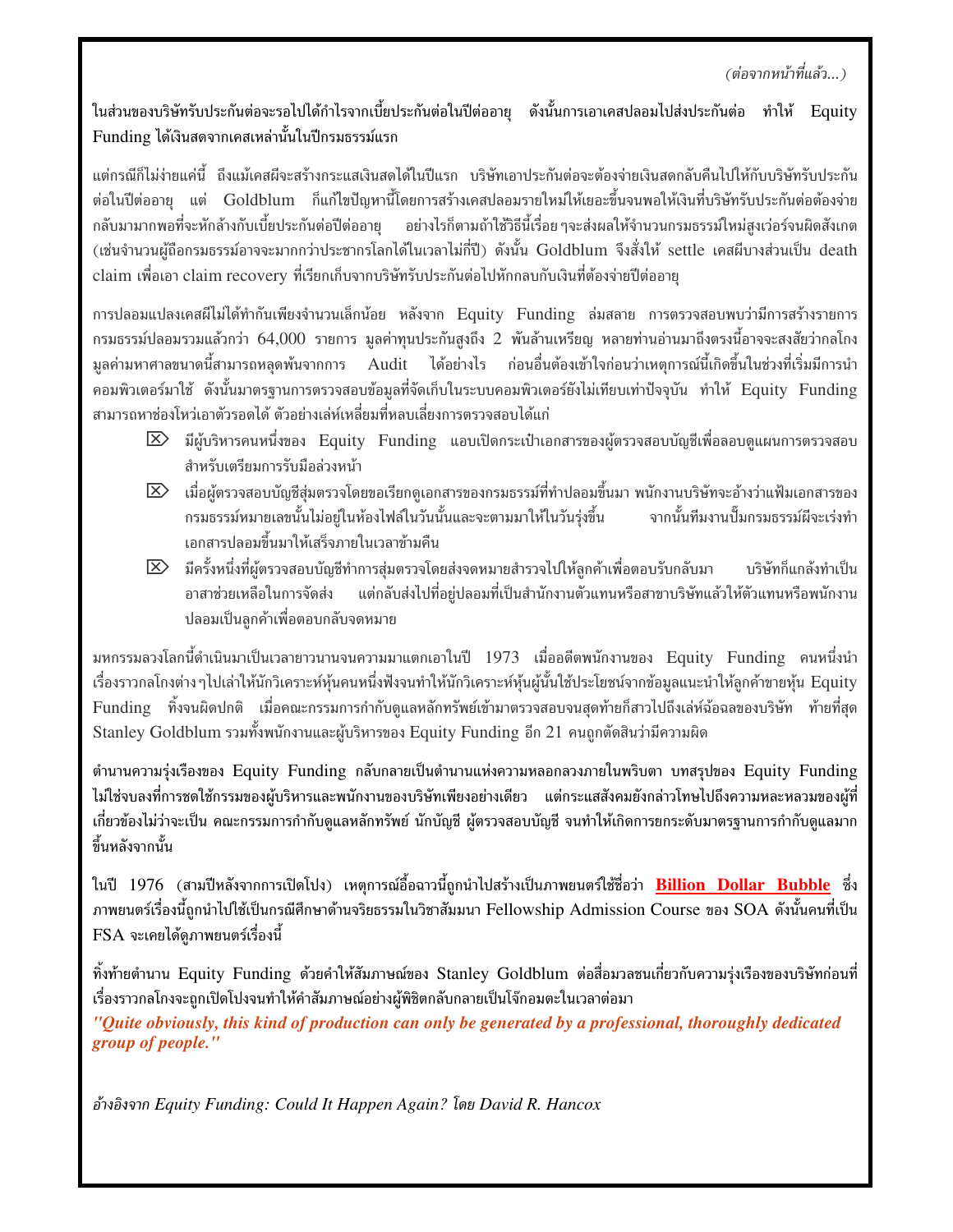### restment Risk of Fixed Income

### เขียนโดย พิเชฐ เจียรมณีทวีสิน

เมื่อฉบับที่แล้วได้กล่าวถึง interest rate risk ไปรวมถึงทั้งเรื่องของ Duration ด้วย เชื่อว่าคงจะสามารถเอาไปประยกต์กับ investment strategy ของบริษัทได้ เพราะงานของ Actuary ก็คือการมองความเสี่ยงที่แฝงอยู่กับสินค้าที่จะขายให้ออก แล้วหาทางรับมือในตอน ืออกแบบและวางแผนถึงจะมีประสิทธิภาพมากที่สุด ฉะนั้น Actuary ที่ดีจะไม่ได้ดูแค่ว่าผลตอบแทนของสิ่งที่เราจะลงทุนได้เป็นเท่าไร หากแต่ต้องเอาไปประเมินกับความเสี่ยงที่บริษัทสามารถรับได้ เช่น ร้ว่าขณะนี้สินทรัพย์ของบริษัทมี Duration เท่าไร สั้นหรือยาวกว่า Duration ของหนี้สินมากแค่ไหน แล้วถ้าเกิดเหตุการณ์ที่เหนือความคาดหมายในตลาดขึ้น Actuary มีคิดแผนรองรับไว้เผื่อหรือไม่ Actuary จำต้องตอบคำถามเหล่านี้ให้ทะลุปรุโปร่ง ก่อนที่จะเปิดไฟเขียวให้สินค้าออกขายได้ ถ้ารู้จักแค่ Interest rate risk ตัวเดียว ก็คง ไม่เพียงพอแน่ เรามาดูตัวที่มีความสำคัญรองลงมาเลยจะดีกว่าครับ

### 2. Reinvestment risk

้ความเสี่ยงตัวนี้เป็นความเสี่ยงที่เห็นได้ชัดกันง่าย ๆ แต่บางคนนึกกันไม่ถึง ลองคิดดูว่าถ้าเราลงทุนใน Fixed Income เช่น พันธบัตร ี แล้ว วันครบกำหนดสัญญา (Maturity date) จะเป็นวันที่เราจะได้รับเงินต้น (Principal) คืนมา จากนั้นเราก็จะลงทุนใหม่อีกรอบ ่ ซึ่งกระบวนการนี้เรียกว่า Reinvestment ปัญหาอยู่ตรงที่ว่าผลตอบแทนจากการลงทุนใหม่อีกรอบนี่อาจจะได้น้อยลงกว่าเดิมนี่ล่ะสิ เราจะเรียกความเสี่ยงตัวนี้ว่า Reinvestment Risk

ี เอาใหม่ครับ ลองสมมติว่ามีพันธบัตรให้เลือกอยู่สองตัว ตัวแรกมีระยะเวลาแค่ 1 ปี (ดอกเบี้ย 5  $\%$ ) ส่วนตัวที่สองมีระยะเวลา 10 ปี (ดอกเบี้ย 5  $\%$ ) ถ้าเราต้องการลงทุน 10 ปีให้ได้ผลตอบแทน 5  $\%$  ต่อปี ก็จะมี investment strategy อยู่ 2 แบบ ดังนี้ Investment Strategy I: ลงทุนในพันธบัตรตัวแรก แล้วก็วางแผนที่จะ roll over (ซื้อทีละปี ไปเรื่อย ๆ) จนครบสิบปี Investment Strategy II: ลงทุนในพันธบัตรตัวที่สอง แล้วล็อคอัตราผลตอบแทนไป 10 ปี

เดาออกใช่มั้ยครับว่า Investment strategy แบบแรกจะมี reinvestment risk สูงกว่า (ซึ่งอย่าลืมนะครับว่า คำว่า risk นั้นก็คือ ้สิ่งที่ผันผวนออกจากการประมาณการของเราไว้ ไม่ว่าจะมากกว่าหรือน้อยกว่าสิ่งที่เราคาดหวังไว้ เราก็เรียกว่าเป็น risk นะครับ) โดย ่ ในทางกลับกัน ถ้ายังจำเนื้อหาของฉบับที่แล้วกันได้อยู่ Interest rate risk จะมีมากกว่าใน investment strategy แบบที่สอง ้ (ทั้งนี้ทั้งนั้น เวลาดู Investment strategy จะต้องดู risk ทุกๆ ตัวพร้อมกัน การดูแค่ตัวใดตัวนึงจะทำให้บิดเบือนความเป็นจริง ยังผลให้ตัดสินใจผิด ๆ ได้)

"สินทรัพย์ที่มีระยะการลงทุน (asset duration) สั้นกว่าระยะเวลาของการชำระหนี้สิน (liability duration) จำต้อง roll over (รับเงินต้นมา แล้วก็ลงทุนใหม่ไปเรื่อยๆ) แล้วถ้าเกิดตอนที่ได้รับเงินต้นคืนมานั้น อัตราดอกเบี้ยเกิดตกลงมา เมื่อเอาไปลงทุนใหม่ก็จะ ้ทำให้ได้ผลตอบแทนน้อยลงกว่าเดิม'', ทอมมี่

พันธบัตรที่จ่ายคูปอง (Coupon) บ่อยๆ หรือ มากๆ ก็มี reinvestment risk สูงกว่า พันธบัตรที่ไม่จ่ายคูปอง (coupon) เนื่องจากตอนที่ได้รับคูปองมาแล้ว ถ้า reinvest ได้อัตราผลตอบแทนไม่เท่ากับ Yield To Maturity (IRR ของกระแสเงินสดจาก ี พันธบัตร) ก็คงเสียใจไม่น้อย (แต่คนส่วนใหญ่กลับไม่รู้ตัว เอาคูปองไปฝากแบงค์ไว้เฉยๆ) ซึ่งเมื่อกล่าวถึง IRR แล้ว ทราบหรือไม่ ว่าในการคำนวณ IRR นั้นจะถือว่า reinvestment return เท่ากับตัว IRR เอง (ไม่เชื่อลองไปพิสูจน์ดูนะครับ)

ิ กลับมาที่บริษัทประกันชีวิต บริษัทประกันชีวิตส่วนใหญ่จะรับฝาก เงินคืน (coupon) กับ เงินปันผล (dividend) จากกรมธรรม์ได้ ซึ่งนิยมจะระบุ''การันตี''กันไว้ในสัญญา (แปลว่า ผู้ถือกรมธรรม์มี reinvestment risk น้อยลง) แล้ววิธีการคำนวณอัตราผลตอบแทน ีของกรมธรรม์จากลูกค้าก็เช่นกัน ถ้าใช้สูตรหา IRR เลย จะแปลว่าเรากำลังสมมติให้ ลูกค้าสามารถ reinvest กับเงินก้อนนั้นได้ ี เท่ากับ IRR แต่โดยส่วนใหญ่แล้ว ลูกค้าจะเอาเงินไปฝากธนาคารหรือไม่ก็เอาไปใช้เลยเสียมากกว่า ซึ่งจะทำให้ IRR ที่หามาได้ไม่ตรง กับความเป็นจริง

### มุมมองสำหรับการวิเคราะห์งบการเงิน

เมื่อรู้จัก Investment risk (จากฉบับที่แล้ว) และ reinvestment risk (สดๆ ร้อนๆ) กันแล้ว เราก็จะมาดูความเสี่ยงจากงบการเงิน ของบริษัทได้ และก็ทำ risk management ขั้นต้นได้ (แล้วถ้ามีการคาดการณ์เก็งกำไรจากความเสี่ยงที่ถืออยู่ บางคนจะเรียกว่า earning management แทน) ยกตัวอย่างเช่น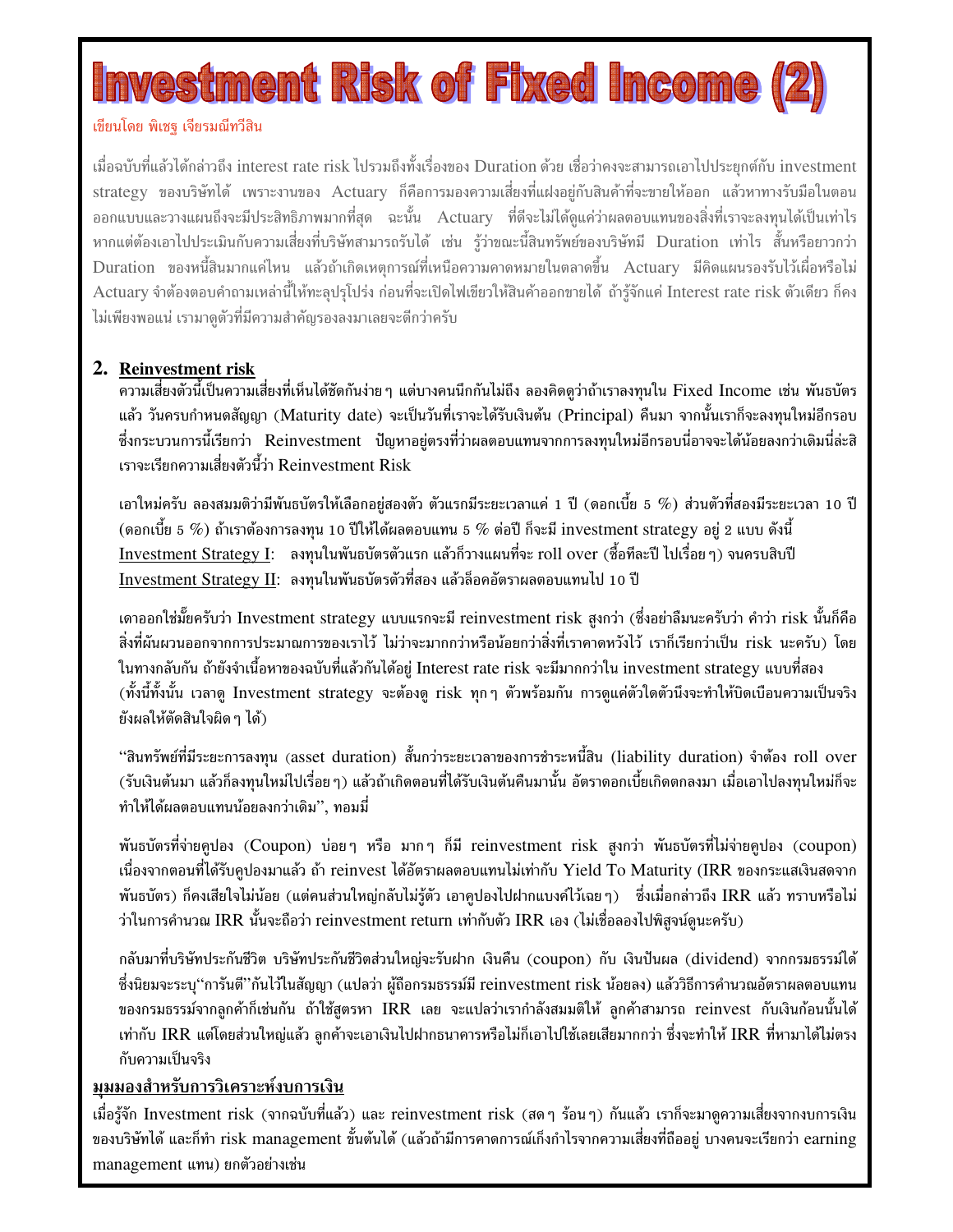### (ต่อจากหน้าที่แล้ว...)

### **1. Asset duration = Liability duration**

จะเป็นการ hedge interest rate risk ซึ่งยิ่งถ้า convexity เท่ากันด้วยแล้วก็ยิ่งดี แต่ปกติแล้วการจะจับคู่ matching ให้ได้ ทั้ง duration (อนุพันธ์อันดับที่หนึ่ง) และ convexity (อนุพันธ์อันดับที่สอง) นั้นยากยิ่งทีเดียวนัก risk manager ทั่วไปจึง นิยมจับคู่แค่ duration ก็พอ ซึ่งการ match แค่ duration นั้น ถ้า interest rate แกว่งไปแกว่งมาระยะนึง duration ที่ แต่เดิม matched นั้น ก็จะไม่ match อีกแล้ว เขาจึงต้องมีการ monitoring ไปเรื่อยๆ เป็นระยะๆ เรียกว่า dynamic hedging นั่นเอง สังเกตว่า ยิ่งทำ dynamic hedging มากเท่าไร (คอย match duration อยู่เรื่อยๆ โดยเฉพาะอย่างยิ่งเมื่อ ใช้ตราสารอนุพันธ์ประเภท option (ซึ่งเป็น non-linear hedging (ศัพท์ยากอีกแล้ว)) ก็จะมีค่าต้นทุนการทำ hedging มาก เท่านั้น ไม่ว่าจะเป็น เงินเดือนคนทำหรือค่าใช้จ่ายในการทำธุรกรรมต่างๆ เสริมเพิ่มเติมอีกอย่างสำหรับคนมีพื้นมาแล้วให้ระวังนะ ครับว่า บางคนอาจเข้าใจผิดคิดว่า convexity ยิ่งมากยิ่งดี (ตำรำส่วนมากบอกไว้) ซึ่งจริงๆ แล้ว convexity ของ asset ยิ่ง มากยิ่งดี แต่ในทางกลับกัน convexity ของ liability ยิ่งน้อยยิ่งดี (ขอโทษที่ทำให้เป็นการบ้านไปคิดอีกแล้วครับ แต่คงจะได้มี โอกาสให้ขยายความได้) อย่าลืมนะครับว่า actuary ควรต้องดูทั้งสองฝั่งให้เป็น ไม่ใช่ดูแค่ฝั่ง asset แบบในตำราอย่างเดียว (แต่ พอเรื่องที่เกี่ยวกับการเป็นฝั่งเป็นฝานี่สิ ท่าจะยากกว่าสอบเป็นไหน ๆ)

### **2. Asset duration < Liability duration**

ถ้า Asset duration มีค่าน้อยกว่า Liability duration แล้วล่ะก็ แสดงว่าบริษัทกำลังเผชิญกับ reinvestment risk และ interest rate risk อยู่โดยเฉพาะเมื่ออัตราดอกเบี้ยในตลาดต่ำลงมา ลองนึกตามดูก็ได้ว่าถ้าบริษัทมีพันธะ/หนี้สิน (liability) จะต้องจ่ายเงินในอีก 10 ปีข้างหน้า แต่ว่าสินทรัพย์ที่ลงทุนกลับหมดอายุแล้วก็คืนเงินต้นมาซะก่อน ทีนี้เราก็ต้องหัวปั่นเพื่อมานั่ง ี่ หาทางเอาเงินกลับไปลงทน (reinvest) อีกทีเพื่อให้ได้ผลตอบแทนมากพอที่จะเอาไปจ่ายหนี้สิน (liability) ในอนาคตได้ ทีนี้ ถ้า interest rate เกิดตกลงมา reinvestment rate ที่ได้จากสินทรัพย์ก็จะไม่พอที่จะไปจ่ายหนี้สินในอนาคตได้ ถ้ากะจะถือจน หมดอายุสัญญา (maturity) ก็จบเรื่องไป แต่จะเห็นว่าช่วงระหว่างทางที่ถือทั้งสินทรัพย์และหนี้สินอยู่ มูลค่าของทั้งสองข้างจะมี การเปลี่ยนไป โดยขึ้นกับอัตราดอกเบี้ยในตลาด ซึ่งเมื่อ interest rate ตกลงมาแล้วมันจะทำให้ค่า''การเพิ่มขึ้นของหนี้สิน''ของ บริษัทสูงขึ้นกว่าค่า''การเพิ่มขึ้นของสินทรัพย์''ของบริษัท (ไม่งงนะครับ) เอาเป็นว่าถ้าสินทรัพย์และหนี้สินในงบดุลเป็นแบบนี้เข้า ระวังเรื่องอัตราดอกเบี้ยที่ลดลงก็แล้วกัน จะทำให้บริษัทขาดทุนจากการบริหารเงินได้ง่ายๆ ถ้าไม่มีการ hedge interest rate risk ไว้ ทั้งนี้ทั้งนั้นถ้าคาดว่าอัตราดอกเบี้ยคงจะสูงขึ้น ก็ลองใช้ investment strategy แบบนี้ดู ไม่ว่ากันครับ…

เริ่มจะเข้าข่าย Earning management มากขึ้นแล้วครับ ถ้า Actuary คาดการณ์ว่าอัตราดอกเบี้ยในอนาคตข้างหน้าควรจะ สูงขึ้น ๆ แล้ว investment strategy ก็จะถูกเลือกให้เป็นแบบนี้ เป็นผลให้บริษัทได้กำไรเพิ่มไปอีกทางหนึ่ง คน ๆ นั้นก็จะเป็นฮี โร่ไป "Orange County" (<mark>http://www.oc.ca.gov/</mark>) ซึ่งเป็นเมืองหนึ่งของอเมริกา ในปี 1994 ก็คาดการณ์ไว้แบบที่ กล่าวถึงข้างบนเป๊ะ ฟันกำไรได้เพียบในช่วงแรก แต่ฝันร้ายก็เกิดขึ้นเมื่ออัตราดอกเบี้ยกลับตกลง ๆ ยังผลให้ "Orange County" ขาดทุนมหาศาล เป็นเหตุการณ์ระดับโลกทีเดียว ยังมีเรื่อง LTCM ซึ่งก่อตั้งมาจากคน 10 คนในวอลล์สตรีท (2 ใน 10 คนนั้น ได้รับรางวัลโนเบล) สุดท้ายก็ต้องขายทิ้งเนื่องจากการจัดการ risk management ที่ดีไม่เพียงพอ (ไว้จะเขียนเมื่อมีโอกาสครับ)

### **3. Asset duration > Liability duration**

ถ้าเป็นแบบนี้แล้วล่ะก็ แสดงว่าบริษัทต้องให้ความสนใจกับ Interest rate risk มากกว่า reinvestment risk โดยถ้าถึงเวลาที่ ต้องชำระหนี้สินคืน บริษัทต้องขายสินทรัพย์ที่ยังไม่ครบกำหนดสัญญาไป แล้วถ้าช่วงเวลานั้นดอกเบี้ยในตลาดเกิดสูงขึ้น ก็จะทำให้ มูลค่าของสินทรัพย์มีค่าลดลงและไม่พอที่จะชำระหนี้สินคืนได้ และก็เช่นเดียวกัน เมื่อ interest rate สูงขึ้นมา มันจะทำให้ค่า "การลดลงของสินทรัพย์''ของบริษัท สูงขึ้นกว่า ค่า "การลดลงของหนี้สิน''ของบริษัท ซึ่งถ้าเราใช้ investment strategy นี้ ก็ ภาวนาของให้อัตราดอกเบี้ยในตลาดไม่สูงขึ้นก็แล้วกันครับ

สุดท้ายนี้ ขอเอาโลกแห่งความเป็นจริงมากล่าวถึงกัน เนื่องจากอุปทาน (Supply) ของเครื่องมือการลงทุนในตลาดมีไม่มากในประเทศ ไทย (โดยเฉพาะ duration ที่ยาวๆ) ทำให้การเลือกสรร investment strategy ไม่สามารถเป็นไปตามความต้องการของ Risk manager หรือ Actuary ได้ ซึ่งโดยส่วนใหญ่แล้ว สำหรับคนที่คุ้นเคยกับตลาด จะทราบว่า Asset duration < Liability duration ในบริษัทในไทยเกือบทั้งหมด (ใบ้ว่าอินเดีย กับไต้หวัน ส่วนใหญ่มี Asset duration > Liability duration เนื่องจาก แบบประกันส่วนใหญ่ยังคงเป็นแบบสะสมทรัพย์ระยะสั้น)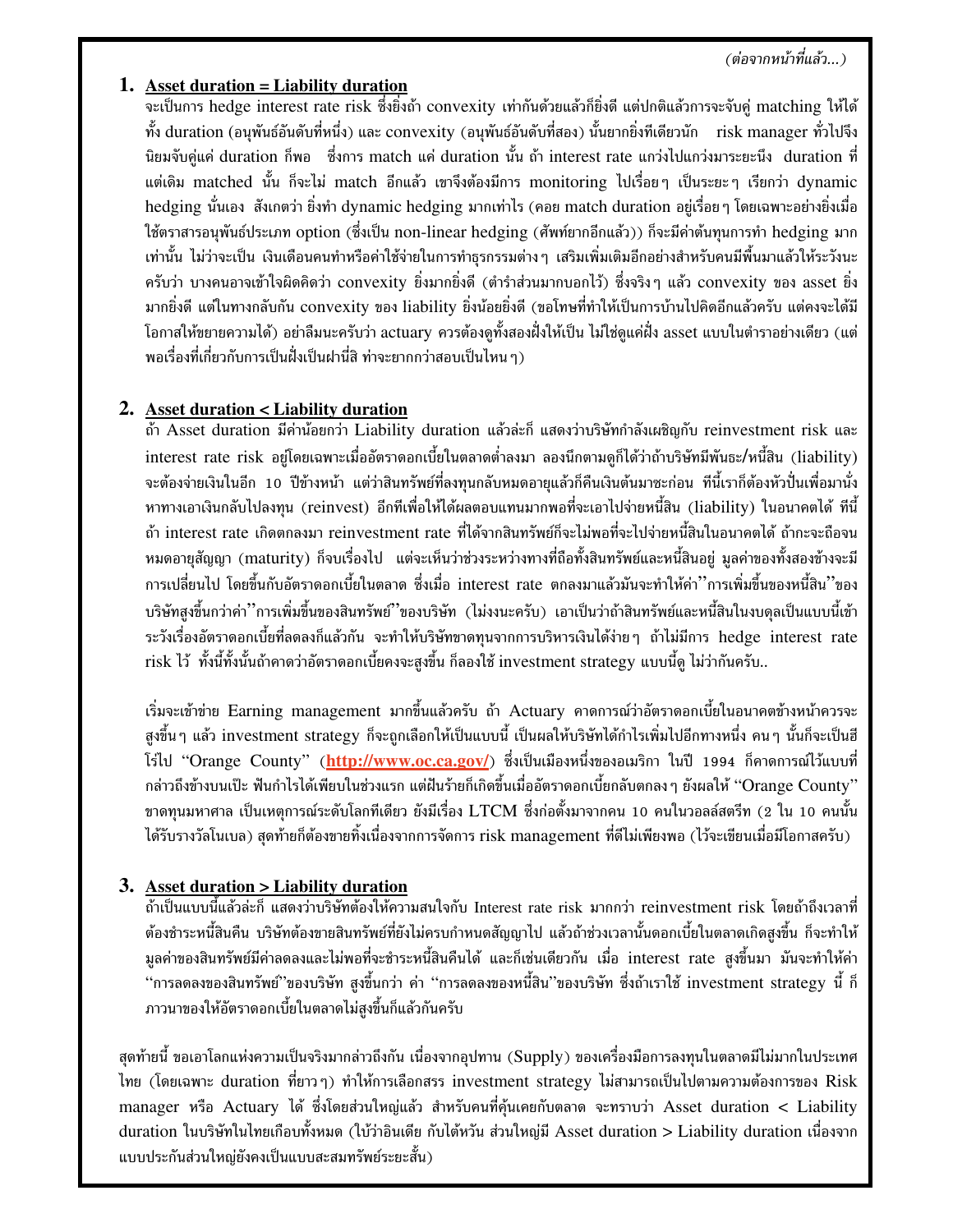

้อะแฮ่ม ๆ ได้เวลาลับสมองกับปริศนารหัสลับอัจฉริยะกันแล้ว เริ่มกันที่เฉลยปริศนาคราวที่แล้วกันก่อน

ประโยคที่บอกลักษณะสถานที่คือ "You will see two moons in the city." สถานที่ในตัวเมืองที่เราสามารถเห็นพระจันทร์ ได้สองดวง อันนี้ต้องใช้จินตนาการนิดนึง การเห็นพระจันทร์ได้สองดวงแสดงว่าเกิดเงาสะท้อนของพระจันทร์บนพื้นผิว ซึ่งสถานที่จะเกิด เหตุการณ์นี้ได้ก็เป็นจำพวกสระบึงหรือทะเลสาบซึ่งอยู่ในตัวอำเภอเมือง ว่าแต่อยู่ที่จังหวัดไหนหละ คำที่ใช้แก้ปริศนาชื่อจังหวัดก็คือ "UNO-" และชื่อลงท้าย Napoleon, Beckham และ Jacky Chan (หรือเฉินหลงนั่นเอง)

Napoleon เป็นชาวฝรั่งเศส Beckham เป็นคนอังกฤษ ส่วน Jacky Chan เป็นคนจีน จากนั้นถอดคำ "UNO-" ออกเป็นสามส่วนได้แก่ "UN" "O" และ "-"

 $``UN"$ ในภาษาฝรั่งเศสมีความหมายว่าเลขหนึ่ง

 $``\mathrm{O}"$  หรือตัวอักษรโอในภาษาอังกฤษ ใช้แทนการออกเสียงเลขศูนย์

\*•๋—'' สัญลักษณ์ขีดเดียวในภาษาจีนหมายถึงเลขหนึ่ง

เพราะฉะนั้น "UNO–" จึงถอดรหัสได้เป็น "101" หรือ<u>ร้อยเอ็ด</u>นั่นเอง สถานที่เป็นสระหรือบึงขนาดใหญ่ในตัวเมืองจังหวัดร้อยเอ็ดก็ ้คือบึงพลาญชัย ซึ่งเป็นสถานที่มีชื่อเสียงขนาดอยในคำขวัญประจำจังหวัดด้วย

ถึงแม้จะทลายการส่งมอบยาเสพติดได้แต่ตำรวจก็ไม่สามารถจับกุมผู้นำของแก๊งค์สามเซียนได้ อย่างไรก็ตามผลงานการช่วยเหลือตำรวจตาม หาหยกโบราณและทลายการส่งมอบยาเสพติดได้ ทำให้ชื่อเสียง Actuary ของไทยโด่งดังไปทั่วโลก อยู่มาวันหนึ่งก็ได้รับจดหมายขอความ ช่วยเหลือจากครอบครัวตระกลเกตส์ซึ่งพำนักอย่ที่ประเทศสหรัฐอเมริกา

ี ครอบครัวตระกูลเกตส์ประกอบไปด้วยพี่น้องสามคนได้แก่มาคัส โธมัสและโอลิเวีย ทั้งหมดเป็นลูกของเบนจามิน เกตส์ผู้หลงใหลการ แสวงหาขุมทรัพย์โบราณ (ชื่อตัวละครพระเอกในหนังเรื่อง National Treasure) ในจดหมายอธิบายว่าทั้งสามคนได้รับมรดกขุมทรัพย์ ี แต่หนึ่งในขุมทรัพย์ที่เชื่อว่าเป็นจดหมายรักของมาร์ค แอนโธนี่แม่ทัพจักรวรรดิโรมันเขียนถึงพระนางคลีโอพัตราแห่งอียิปต์ถูก จากพ่อ จัดเก็บอยู่ในตู้เซฟธนาคารกลางที่ประเทศสวิสเซอร์แลนด์ซึ่งต้องใช้รหัสตัวเลขสี่ตัวเพื่อเปิดล็อก จากเอกสารทั้งหมดไม่พบรหัสที่ใช้เปิดตู้เซฟ ้แต่อย่างไร มีเพียงจดหมายสั้น ๆที่ทิ้งไว้ให้ลูก ๆทั้งสามว่า

### **MAC N TOM N LYV**

**Letters from Mark ANTONY of Roman.** 

Dad...

หลังจากได้ติดต่อให้นักรหัสวิทยาตรวจสอบแล้วก็ยังไม่สามารถถอดรหัสได้ จึงลองเขียนจดหมายขอความช่วยเหลือจาก Actuary ของไทย ีดู ถ้าท่านใดสามารถแก้ปริศนารหัสลับได้ สามารถส่งคำตอบของท่านมาได้ที่ <mark>Sawasdee\_Actuary@yahoo.com</mark> ติดตามเฉลยได้ใน ฉบับหน้าเหมือนเคยครับ

(ปล. ถ้าท่านใดสนใจประวัติของมาร์ค แอนโธนี่ สามารถคลิ๊กไปดได้ที่ Mark Antony)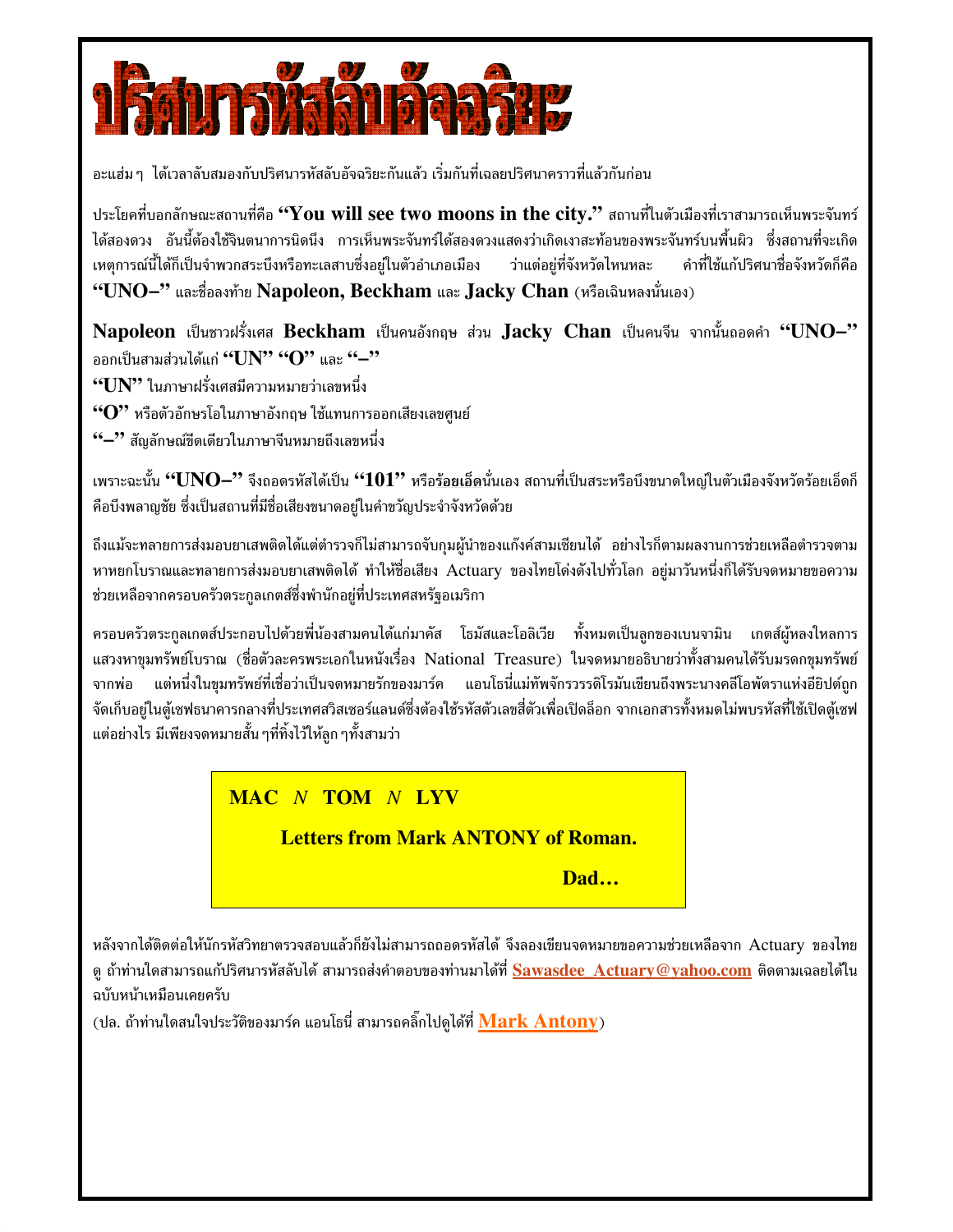# **How to discern Financial Instruments**

#### โดย พิเชร เจียรมณีทวีสิน

้เห็นว่าน่าสนใจดีที่จะนำหลักการคร่าว ๆ ของการจัดหมวดหมู่และคำเรียกของ Financial Instruments ที่มีในตลาดมาชำแหละกันให้ดู ้ถือซะว่านี่เป็นส่วนนึงของเคล็ดสำหรับใครที่จะเริ่มต้นสอบการขอใบอนุญาตขาย Mutual Fund (กองทุนรวม) หรือ Investment Linked product ของบริษัทประกันชีวิต ก็แล้วกันครับ ซึ่งแน่นอนว่าคนที่สอบ actuarial exam ก็หลีกเลี่ยงไม่ได้ที่จำต้องรู้เช่นเดียวกัน เลยถือโอกาสนี้นำสรุปย่อของตัวเองในสมัยตอนสอบ Course 2 กับ Course 6 ของ SOA หลักสูตรเก่า มาปัดฝุ่น (recycle) แล้วเขียน ลง Sawasdee Actuary อีกที ถ้าภาษาดูโบราณไปหน่อยคงไม่ว่ากันนะครับ

ประเภทของ Tools ในตลาดการลงทุน ดูได้หลายแง่มุมเช่น

### 1. Debt / Equity / Derivative แบ่งตาม Feature

<u>Debt</u> เรียกเป็นภาษาไทยว่า ''ตราสารหนี้'' ความหมายเป็นตามชื่อ ก็คือ คนออกตราสารหนี้ (Issuer) เป็นลูกหนี้ ของคนซื้อตราสาร หนี้ (Investor)

้ตราสารหนี้ ส่วนใหญ่จะใช้ตอนเรียกลักษณะ/ชนิดการลงทุน เช่น เราจะพูดว่า "ช่วงที่คาดว่าดอกเบี้ยกำลังจะตกนี้น่าจะลงทุนในตลาด ีตราสารหนี้ จังเลย" โดยปกติแล้ว เราจะใช้คำศัพท์อีกตัว คือ Bond (พันธบัตร) แทนตลาดตราสารหนี้ (ซึ่งดูเป็นรูปธรรมมากกว่า) ี ดังนั้นเมื่อพูดถึง Debt ให้นึกถึง Bond เอาไว้ แต่ถ้า เป็น Bond ที่อยู่ใน Money market (หัวข้อถัดไป) แล้ว เราอาจจะเรียก เป็น Bill หรือ Note ก็ได้ (ระยะเวลาของ Bill < Note < Bond)

Equity มีชื่อเป็นภาษาไทยว่า "ตราสารทุน" ซึ่งคนออกตราสารทุน (Issuer) จะออกตราสารทุน (equity) เพื่อให้นักลงทุนหรือคน ที่จะซื้อ (Investor) มาร่วมทุนด้วยกันกับบริษัทของเค้า (เราสามารถเรียกคนที่ซื้อหุ้นไปแล้วว่า ผู้ถือหุ้น (shareholder)) พูดอีก ีแบบหนึ่งก็คือ ลากคนมาลงเรือลำเดียวกัน ถ้าบริษัททำผลกำไรได้มาก Shareholder ก็ได้รับผลตอบแทนคืนเป็นสัดส่วนของเงิน ลงทุนที่มีอยู่ในบริษัท

ยกตัวอย่างง่าย ๆ สมมติบริษัทได้ผลกำไรภายในปีนี้มา 1 ล้านบาท บริษัทมีอยู่ 100,000 หุ้น ผู้ที่ถือหุ้นของบริษัทอยู่ 5% (5,000 หุ้น) ก็เหมือนได้ผลกำไรภายในปีนี้ 5% x 1ล้านบาท = 50,000 บาท ในความเป็นจริงจะมีรายละเอียดมากกว่านี้ เช่น จะมีการ กำหนดว่า เงินที่ได้กำไรมาจะนำกลับเข้ามาลงทุนสัดส่วนเท่าไร (Claw back ratio)

| <b>Debt</b>                                               | <b>Equity</b>                                                    |
|-----------------------------------------------------------|------------------------------------------------------------------|
| ี้ ถ้ำ issuer เกิดเบี้ยว (default) จะมี Seniority สูง     | > ถ้ำ issuer เกิดเบี้ยว (default) จะมี Seniority ต่ำกว่า         |
| ึกว่า เนื่องจากถือว่าเป็นเจ้าหนี้                         | ้เนื่องจากถือว่าเป็นผู้ร่วมทุน/ ผู้ถือหุ้น                       |
| Price volatility with interest                            | ไม่มี Price volatility กับ Interest เท่าไร                       |
| มี Maturity ที่แน่นอน (ระยะเวลาสิ้นสุดสัญญาได้ถูก         | Perpetual Maturity มีระยะเวลาเป็นอนันต์ (เป็น                    |
| กำหนดไว้ตั้งแต่ต้น)                                       | Capital Market)                                                  |
| > มีความเสี่ยงต่ำกว่า Equity เนื่องจากมี seniority ที่สูง | > มีความเสี่ยงสูงกว่า Debt โดยผลตอบแทนที่ได้จะหวือ               |
| กว่า (หมายความว่า เกิดบริษัทเป็นอะไรไป ก็จะมีสิทธิ์ที่จะ  | หวากว่า                                                          |
| เรียกร้องเอาเงินคืนได้มากกว่า)                            | ิตลาดหุ้นมี Liquidity สูงกว่า                                    |
| มี Liquidity ต่ำกว่า                                      | ใน secondary จะ trade ในตลาดหลักทรัพย์ชะส่วนมาก                  |
| ปกติจะ trade ใน primary market ส่วนถ้าจะ trade            | ก็ยังดีที่มี Limit Liability หมายความว่า ถ้าบริษัทมีผล           |
| ใน secondary market ก็จะอยู่ใน OTC (Over The              | ประกอบการติดลบ ขายบริษัทก็ชดใช้ให้ไม่หมด ผ้ถือหุ้นราย            |
| Counter) ซะมากกว่า                                        | ้ย่อย ไม่จำเป็นต้องหาเงินมาช่วยจ่ายหนี้ให้ เพียงแต่มูลค่าหุ้นที่ |
|                                                           | ถืออยู่ไว้จะเหลือ ศูนย์ (ไม่ติดลบ)                               |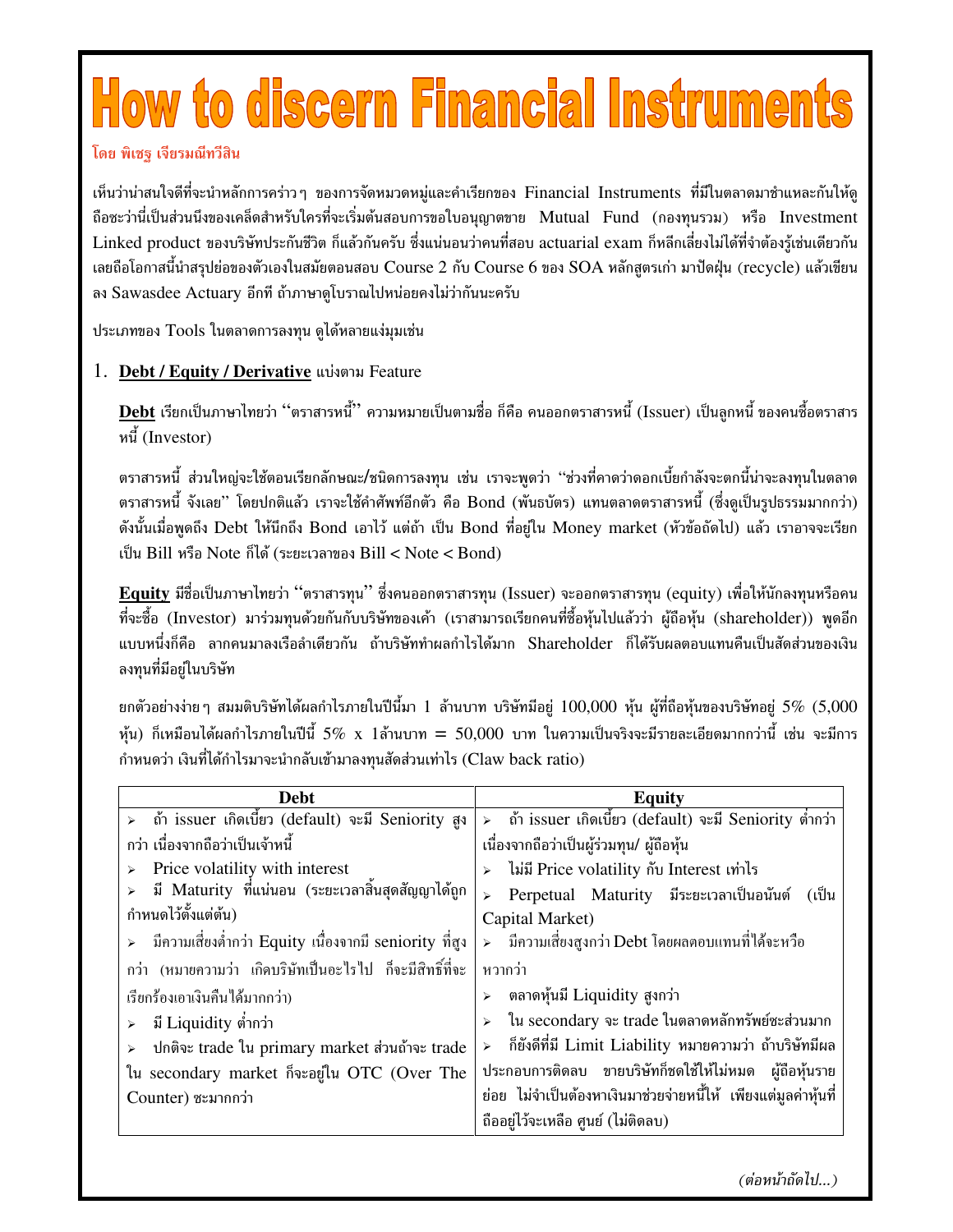ตราสารทุน ส่วนใหญ่จะใช้ตอนเรียกลักษณะ/ชนิดการลงทุน เช่น เราจะพูดว่า "ช่วงเดือนหน้าต้องจับตามองตราสารทุนเอาไว้ เพราะ ี คาดว่านักลงทุนจะหันมาเทขายตราสารทุนกัน" โดยปกติแล้ว เราจะใช้คำศัพท์อีกตัว คือ stock (หุ้น) แทนตลาดตราสารทุน (ซึ่งดูเป็น รูปธรรมมากกว่า) ดังนั้นเมื่อพูดถึง Equity ก็ให้นึกถึง stock เอาไว้ โดย stock ในที่นี้ จะเข้าใจตรงกันว่า เป็น Common Stock อยู่แล้ว

ไหนๆ ก็กล่าวถึง Debt กับ Equity แล้วก็อยากจะพูดถึงลูกครึ่งระหว่าง Debt กับ Equity นี้ด้วยอีกตัวนึง เราเรียกตัวที่มีลักษณะที่ อยู่ตรงกลางระหว่าง Debt กับ Equity ว่า Preferred Stock (หุ้นปริมสิทธิ์)

> Preferred Stock จะเหมือนกับ Debt ที่มี Fixed income เป็นเงินปันผลที่จะกำหนดไว้คงที่ (คล้าย Coupon), ไม่ สามารถ Vote ได้ และ มี Option ให้เปลี่ยนเป็น Common Stock ได้ในภายหลัง

> Preferred Stock จะเหมือนกับ Equity ตรงที่ ไม่มี Maturity (เป็น Perpetual Maturity) เสี่ยงต่อการมี Default (มากกว่า Debt แต่น้อยกว่า Equity) และ Corporate(บริษัท) สามารถนำ  $70\%$  จาก Dividend ที่จ่ายให้คนอื่น มาเป็น Deducted Tax ได้

> Preferred Stock ส่วนใหญ่จะมี Sinking fund Provision (จะกล่าวต่อไป) และอยู่ในธุรกิจ section Utility  $\&$ Financial ซะส่วนใหญ่

> Type of Preferred stock : Fix, adjustable rate, Action & remark (ทำราคาให้คงเดิม)

Derivative มีชื่อเรียกว่า "ตราสารอนุพันธ์" ซึ่งจะมีค่าขึ้นอยู่กับ Underlying Asset (ตัวที่ผูกอยู่ด้วย) เราสามารถออกแบบ ต่าง ๆ ได้มากมาย แล้วแต่จะเขียนลงในสัญญา เราจะกล่าวถึงตอนหลัง ๆ อย่างละเอียด อีกที

2. Money Market / Capital Market: แบ่งตามระยะเวลาของการลงทุน ถ้าต่ำกว่า 1 ปีก็เป็น Money (ซึ่งถ้าจะมี ก็มีแต่ใน รปแบบ Debt เท่านั้น เพราะ Equity มี perpetual maturity จริงมั๊ยครับ) ถ้ามากกว่า 1 ปี ก็เป็น Capital market (ห้น เป็น Capital market อยู่แล้ว)

ลักษณะพิเศษของ Money market

- 1.  $\vec{u}$  Maturity < 1  $\vec{v}$
- 2. ไม่นิยมมี coupon (มี maturity <1 ปี จะไปให้ coupon ตอนไหน)
- 3. Participant เป็นรัฐบาล หรือ สถาบันการเงินขนาดใหญ่
- 4. มี Liquidity สูง, denomination สูง : หมายความว่า มี Liquidity สูงกว่า Debt ใน Capital market (เนื่องจากว่า เป็น Short term debt) ส่วน denomination ก็คือ ราคาหน้าตั๋ว (ราคาขั้นต่ำ) เช่น มี denomination 10,000 ดอลล่าร์
- 5. ใช้ในแง่ Operation เช่น reserve, ซื้อ raw material, หรือ อะไรที่ทำเพื่อต้องการ cash มาหมุนชั่วคราว
- 3. Primary Market / Secondary Market แบ่งตามความใหม่ของการเปิดตัวสู่ตลาด เช่นถ้าออกขายสู่ตลาดครั้งแรกเลยก็ถือว่า เป็น Primary market แต่ถ้าเอาพวกนั้นมา trade กันเองอีกที ก็จะอยู่ใน Secondary Market จะสังเกตว่า IPO (Initial Public Offering) ก็จัดอยู่ในประเภท Primary market เหมือนกัน
- 4. Spot / Forward แบ่งตาม timing ที่ effective โดยสำหรับ Forward แล้ว จะเป็นการตกลงกันในอนาคตว่าจะซื้อขายกัน เท่าไร โดยปกติแล้ว Forward จะเป็นส่วนหนึ่งของ Derivative

้ถ้าสนใจในรายละเอียดเพิ่มเติม สามารถสอบถามหรือส่งความคิดเห็นเกี่ยวกับหัวข้อมาได้ที่ Tommy.Pichet@Gmail.com ครับ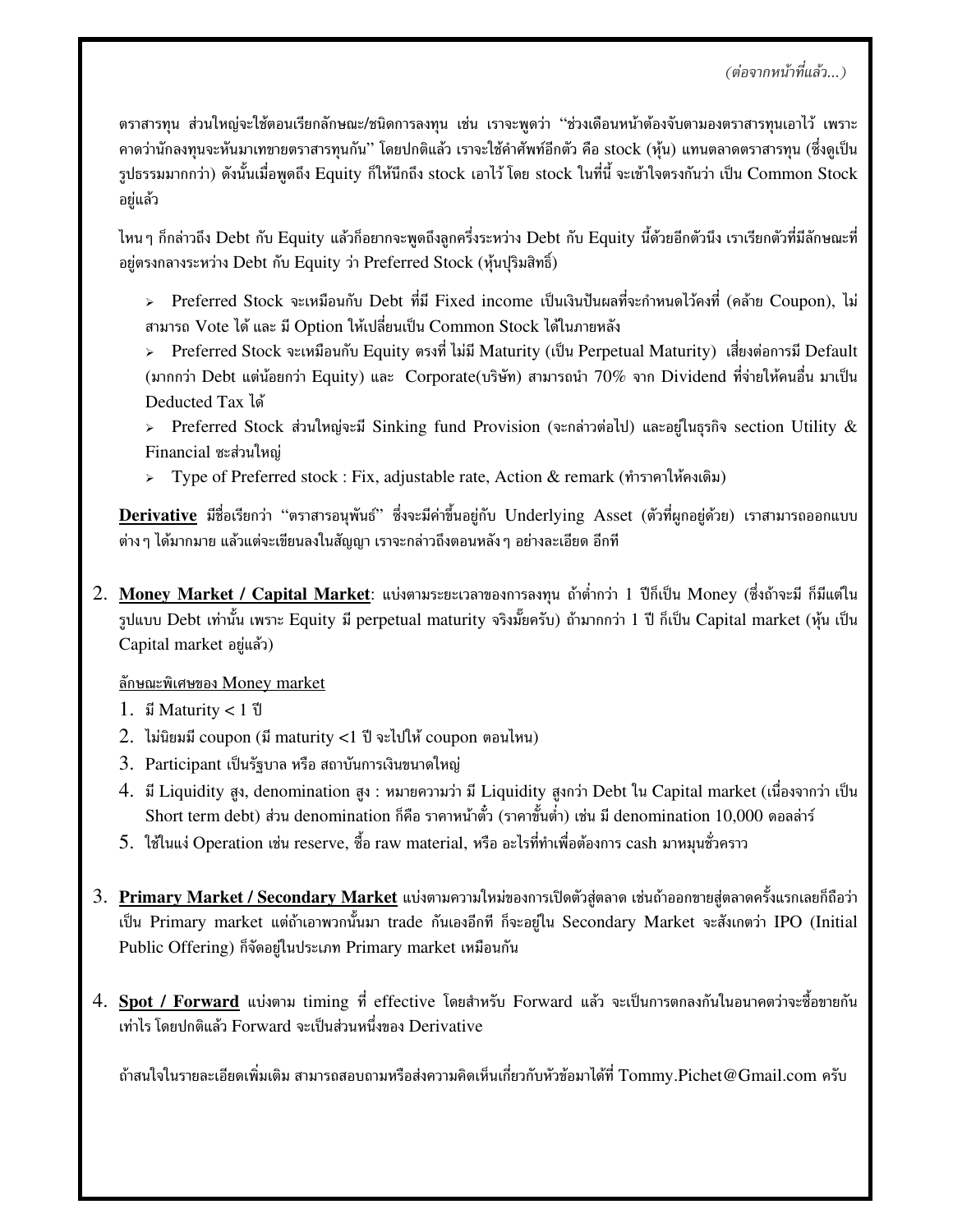# **ารคำนวณ Loss Ratio : Episo**

โดย สุวพันธ์ แสงประกาย *Suwaphand\_sangprakai@Manulife.com*

สวัสดีครับ เพื่อน ๆ Actuaries ทุกท่าน

ก่อนเริ่มเรื่องคงต้องให้พวกเราย้อนไปดูฉบับที่แล้วนิดนึงนะครับ ผมกล่าวถึงประเภทของการวัด loss ratio ว่ามี 2 แบบใหญ่ ๆ กล่าวถึง การตรวจสอบข้อมูล การใช้ข้อมูล claim และ premium ขั้นตอนการวัด loss ratio อธิบายถึง Exposure ว่าคืออะไร และสุดท้าย คือการวัด loss ratio แบบที่ 1 ว่าทำอย่างไร

ฉบับที่แล้ว ผมติดค้างคำถามไว้เยอะมาก ก็จะขอต่อในฉบับนี้นะครับ มาดูกันว่า ผมติดค้างอะไรไว้บ้าง

- $\bullet$  คำถามเกี่ยวกับ  ${\rm Claim}$
- $\bullet$  คำถามเกี่ยวกับ Earned premium
- $\bullet$  การกำหนด Target loss ratio
- สิ่งที่ต้องพิจารณาควบคู่ไปกับ Loss ratio อาทิเช่น claim ratio, claim incidence rate, claim frequency และ อื่น ๆ
- $\bullet$   $\;$  การวัด Loss ratio แบบที่ 2 (สำหรับสินค้าที่มีระยะเวลามากกว่า 1 ปี) เป็นอย่างไร

เอาเป็นว่า ผมขอตอบให้หมดทุกข้อในฉบับนี้เลย (หากไม่ยาวเกินไป) แต่ถ้าไม่ได้ ก็จะยกไปฉบับหน้านะครับ สัญญาว่าฉบับหน้าจะเป็น ครั้งสดท้ายของเรื่องนี้ (ถ้ามี)

### <u>คำถามเกี่ยวกับ Claim</u>

1. เราจะรวม Claim ค้างจ่ายหรือไม่

จะรวมหรือไม่รวมก็ไม่ผิดนะครับ แต่ผมขอแนะนำให้รวม ถ้าทำได้ เราอาจจะคำนวณ Loss ratio ทั้งแบบรวม และ ไม่รวมก็ได้ แต่ ต้องชี้แจงไว้ในรายงาน การรวม Claim ค้างจ่ายเป็นวิธีที่ Conservative กว่านะครับ ลองคิดดูว่า ถ้าเรามี Claim ค้างจ่ายจำนวน มากพอ ที่จะทำให้ Loss ratio เพิ่มขึ้นซัก 5-10 % อาจจะทำให้ผลการตัดสินใจผิดพลาดได้นะครับ เว้นเสียแต่ว่า Claim ค้างจ่าย นั้น เรามั่นใจว่าจะไม่จ่ายแน่ ๆ ก็ไม่ต้องรวม

นิดนึง.........Claim ค้างจ่ายไม่ใช่ IBNR (Incurred But Not Reported) นะครับ IBNR คือ claim ที่เรายังไม่ได้รับแจ้ง แต่ claim ค้างจ่าย คือ claim ที่ได้รับแจ้งแล้วแต่ยังพิจารณาอยู่ว่า จะจ่ายหรือไม่ เราไม่ต้องรวม IBNR ในการคำนวณ loss ratio ก็ ได้นะครับ แต่อาจจะต้องเผื่อ IBNR ไว้ตอนกำหนด Target loss ratio ซึ่งจะกล่าวภายหลัง

 $2. \,$  จะใช้วันไหนเป็นการกำหนดว่า จะรวม  ${\rm Claim}$  นั้น ใน  ${\rm Study}$  period หรือไม่

วันที่เกี่ยวข้องกับการ claim มีหลายวันนะครับ อาทิเช่น วันที่เกิด claim วันที่บริษัทรับแจ้งเหตุ วันที่บริษัทอนุมัติจ่าย วันที่จ่ายจริง " วันที่ลูกค้าขึ้นเงิน ฯลฯ แล้วเราจะใช้วันไหนล่ะครับ

ถ้าใช้วันที่จ่าย claim ก็จะไม่มี claim ค้างจ่าย เพราะจ่ายไปหมดแล้ว แต่ถ้าใช้วันที่บริษัทรับแจ้งเหตุ ก็จะมี claim ค้างจ่าย โดย ปกติแล้ว ถ้าระยะเวลาในการพิจารณา claim ไม่นาน ก็มักจะใช้วันที่จ่ายได้เลย โดยไม่ต้องมี claim ค้างจ่าย จริงๆแล้ว สามารถใช้ วันใดก็ได้ ถ้าคิดว่า loss ratio ออกมาไม่ต่างกันมากนัก

3. จะใช้ Claim จำนวนเท่าไร เท่ากับที่บริษัทจ่าย หรือ เท่ากับที่ลูกค้าเรียกร้อง

แน่นอนครับ ต้องเท่ากับที่บริษัทจ่าย แต่........ข้อมูลจำนวนเงินที่ลูกค้าเรียกร้องก็อย่าทิ้งนะครับ เพราะสามารถเอาไปพิจารณาได้ว่า ผลประโยชน์ที่เราให้กับลูกค้านั้น เพียงพอหรือไม่ เป็นการวิเคราะห์ทางการตลาดได้นะครับ

(ต่อหน้าถัดไป...)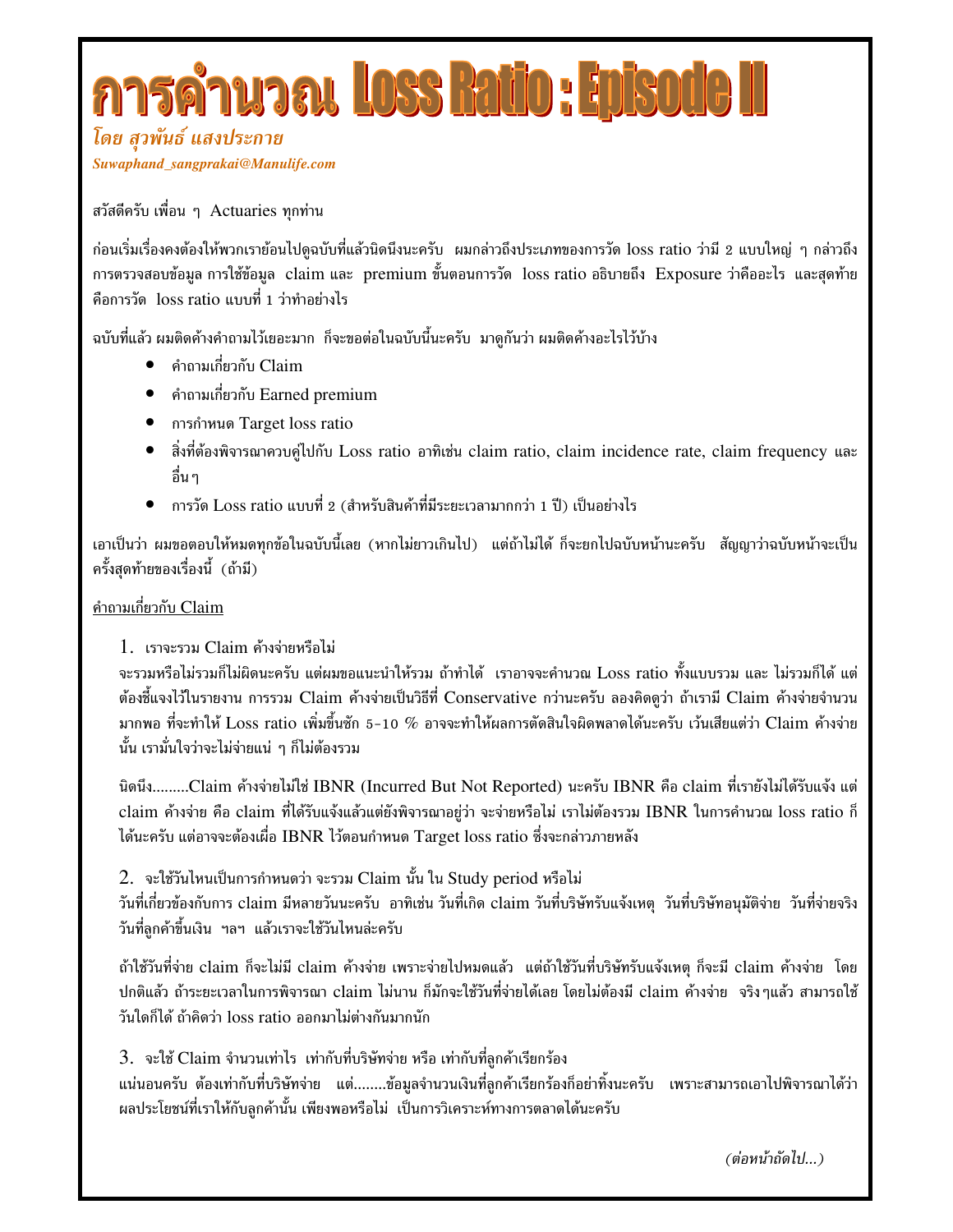(ต่อจากหน้าที่แล้ว...)

 $4.$  ถ้ามีการจ่าย  ${\rm Claim}$  เป็นงวด ๆ แล้วจะทำอย่างไร

สัญญาบางประเภทเช่น WP มีการยกเว้นเบี้ยประกันเป็นงวด ๆ ไป แล้วเราจะคำนวณ claim อย่างไร

ในหลักการแล้ว ควรจะคำนวณ present value ของ claim แต่ละงวด มารวมกันเป็นก้อนเดียวเลย เพราะการวัด loss ratio จะ สอดคล้องกันระหว่าง claim ที่เกิดกับเบี้ยที่ทำให้เกิด claim มากกว่า

1#,2 %''-+' (,2- -.,21&&
!. 1'"W%5 " 97. -. การจะได้ข้อมูลที่สมบูรณ์มาก ๆ นั้นเป็นไปได้ยากมาก เราคงต้องใช้วิจารณญาณนะครับ ว่าข้อมูลที่ได้จะทำให้ loss ratio แตกต่าง จากข้อมูลที่สมบูรณ์มากแค่ไหน

### <u>คำถามเกี่ยวกับ Earned premium</u>

 $1.$  ถ้าเบี้ยประกันเกิดเปลี่ยนในระหว่างที่ต่ออายุ (สัญญา $\rm\,H\&S$  เป็นต้น) จะปรับอย่างไร

สัญญาบางประเภทมีการเปลี่ยนเบี้ยประกันตามช่วงอายุ ไม่ว่าจะเป็นการปรับขึ้นหรือลงก็ตาม การคิด earned premium ก็ต้อง ปรับตามเช่นกัน ตัวอย่างเช่น 6 เดือนแรกเบี้ยรวม 1000 บาท ส่วน 6 เดือนหลังเบี้ยรวม 1200 บาท กรมธรรม์เริ่มมีผลบังคับ 1 มกราคม ชำระเบี้ยรายเดือน ถ้ากรมธรรม์ขาดอายุ วันที่ 30 กันยายน earned premium ก็ควรเป็น 1000 + 1200/2 = 1600  $\,$ ำเวท

อย่างไรก็ตามในทางปฏิบัติ เราอาจจะไม่จำเป็นต้องทำขนาดนี้ก็ได้นะครับ ถ้าคิดว่า ผลลัพธ์ที่ออกมา จะไม่ทำให้มีค่า loss ratio ต่างกันมากนัก คือ เราต้องคิดในแง่ของ cost vs benefit ด้วยนะครับ เราใช้ทรัพยากรในการทำมาก แต่ loss ratio ลดลงจาก  $40\%$  เป็น 39.5 $\%$  ก็ไม่ค้มที่จะทำให้ชับซ้อนนะครับ

 $2.$  จะใช้เบี้ยประกันตัวไหน เบี้ยรายปี (Annual premium), เบี้ยประกันที่ปรับเป็นรายปี (Annualized premium), เบี้ย ประกันรายงวด (modal premium), เบี้ยประกันที่รับจริง (cash premium)

บริษัทผมใช้ annualized premium เลย เพราะว่ามันง่ายในการได้ข้อมูล ระบบเก็บไว้แล้ว ใช้ไฟล์เพียงไฟล์เดียวก็พอ จริงๆแล้ว ควรใช้เบี้ยที่รับจริงในแต่ละงวด แต่อาจจะทำยากในทางปฏิบัติ ถ้าระบบไม่สามารถเก็บไว้ในไฟล์เดียวได้ โดยส่วนตัว ผมคิดว่า การใช้ annualized premium ก็ไม่น่าจะทำให้ loss ratio ต่างจากการใช้เบี้ยรับจริงรายงวดมากนัก

### $3. \;$  ต้องรวมเบี้ยเพิ่มพิเศษด้วยไหมครับ (extra premium)

รวมครับ แต่ก็อีกนั่นแหละ ถ้ายุ่งยากมากก็อาจจะไม่รวมก็ได้ คงต้องดูว่ามี extra premium มากแค่ไหน ถ้าคิดว่าจะไม่ทำให้แตกต่าง มากนักก็ไม่ต้องรวมก็ได้

#### การกำหนด Target loss ratio

Target loss ratio คือ เป้าหมาย loss ratio ที่จะนำมาเทียบกับ loss ratio ที่เราคำนวณได้นะครับ ตัวอย่างเช่น เป้าหมาย loss ratio คือ 60% ถ้าเราคำนวณ loss ratio ออกมาได้ต่ำกว่า ก็ถือว่าดี ว่าแต่ว่า 60% target ที่ว่านี้ เราจะกำหนดอย่างไรดี การกำหนด target ให้กำหนดดังนี้ครับ

- $1.$  เริ่มต้นที่ 100% ก่อน แน่นอนครับ หาก loss ratio เกิน 100% แล้วละก็ ขาดทุนแน่นอน
- $2.\;$  เรามีสมมติฐานค่าใช้จ่ายอยู่ที่เท่าไร ค่าใช้จ่ายของสัญญานั้น ๆ นะครับ สมมติว่า 10 $\%$  ต่อปี
- $3.\hskip2em$  Commission เท่าไรครับ อาจจะต้องใช้การเฉลี่ย commission นะครับ เพราะแต่ละปีอาจจะไม่เท่ากัน สมมติว่า 20 $\%$
- $4. \ \ \mathrm{IBNR} \$ จะกำหนดไว้ด้วยหรือไม่ สมมติว่า ผมไม่กำหนดแล้วกัน

(ต่อหน้าถัดไป...)